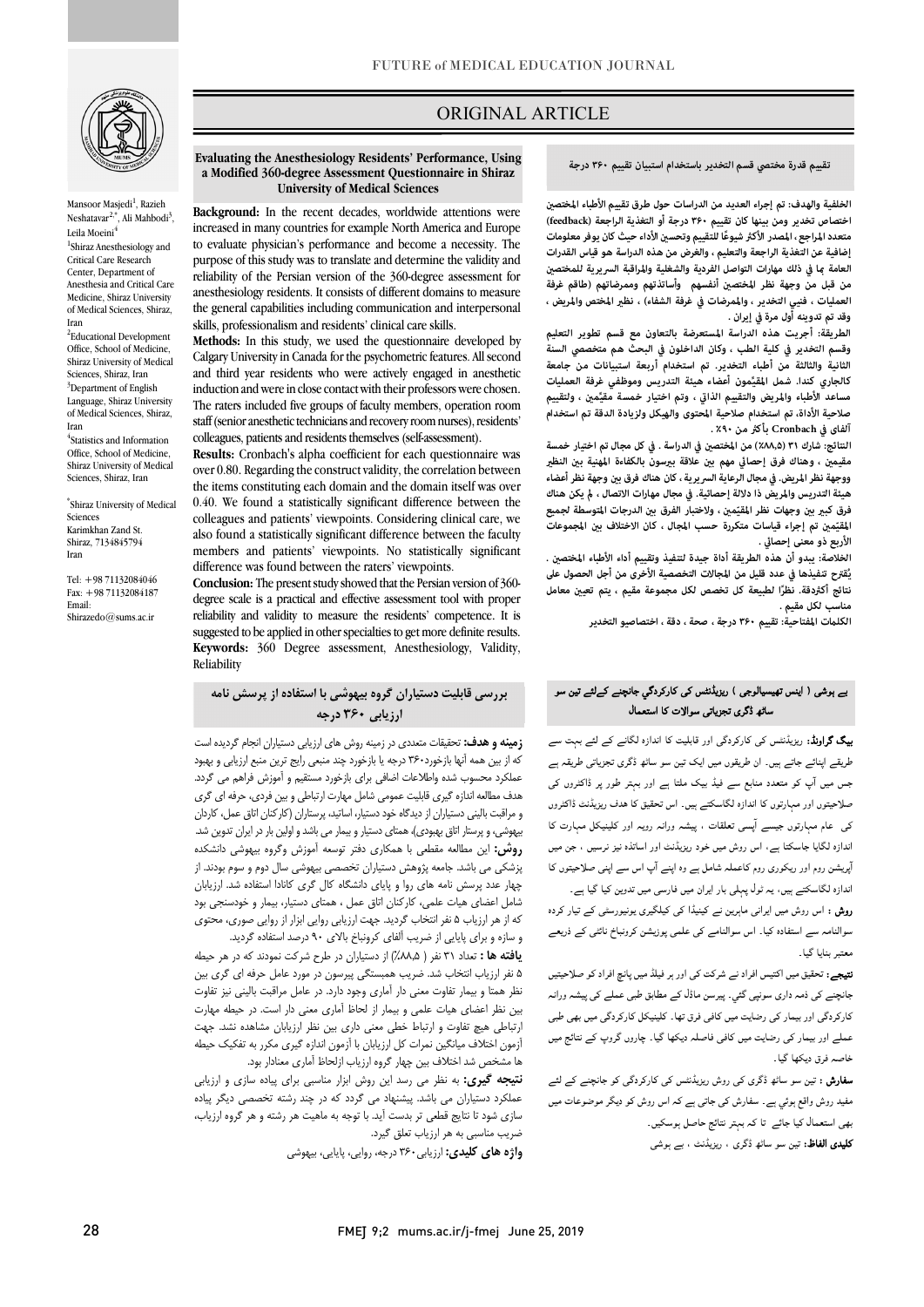### **INTRODUCTION**

Evaluation is one of the most important parts of every educational system. Its desirable use can improve the learners' motivation and causes beneficial feedback for learning (1).

The Accreditation Council for Graduate Medical Education (ACGM) initiated the outcome project to increase the emphasis on educational outcomes in the accreditation of residency programs and confirmed 6 general competencies for residents:

*1. Medical knowledge 2. Patient care 3. Professionalism 4. Practice-based learning and improvement 5. Systems-based practice 6. Interpersonal and communication skills* (2).

In recent decades, worldwide attentions were increased in many countries for example North America and Europe to evaluate physician's performance because Professional behavior in medicine has been affected by teaching and evaluation professionalism. The assessment of residency programs have gained prominence and become a necessity  $(3, 4)$ .

Among the assessment methods, 360-degree feedback or multisource feedback is the most common, comprehensive, and efficient (5, 6).

In traditional assessment methods, assessing qualifications such as professionalism, communication skills, and interpersonal skills was made by professors. In such approaches, when assessing a physician's performance, the focus was usually on her/his clinical rather than behavioral qualifications. However, obtaining other viewpoints alongside the professors' assessment can provide a more complete picture of the residents' performance in different situations  $(7, 8)$ .

The medical school at Shiraz University of Medical Sciences with over 50 years background has emphasized the use of 360-degree assessment in its planning as a new assessment tool.

The purpose of this study was to translate and determine the validity and reliability of the Persian version of the 360 degree assessment for anesthesiology residents. This questionnaire consists of different domains to measure the general capabilities including communication and interpersonal skills, professionalism and residents' clinical care skills from the viewpoints of residents themselves, faculty members, nurses (operation room staff, anesthetic technicians, and recovery room nurses), colleagues, and patients. This is done for the first time in Iran and can be used as a main method of new assessments for measuring general competencies of residents.

## **METHODS**

In this cross-sectional and census study, there were 35 second-year and third-year residents (15 and 20, respectively). The questionnaire developed by Calgary University in Canada was used in this study to investigate the psychometric features (reliability, validity, and variance analysis). This evaluation was done based on a modified version of the 360° or multisource feedback model. For

 was translated into Persian and then into English. The back- translated English version was cross-matched with the original questionnaire. A bilingual panel of experts experienced in translation and development of questionnaire and reached a consensus regarding the clarity and accuracy of the items in the questionnaire. each resident, five raters were selected. The questionnaire questionnaires checked the translated version of the

 Three main aspects of validity considered in the study were face validity, content validity and construct validity. For purpose of the project was explained to the residents and they completed the informed consent from prior to study. reliability, Cronbach's alpha coefficient was used. The

 All second and third year residents who were actively engaged in anesthetic induction and were in close contact residents were excluded from the study, the former due to lack of familiarity and the latter because of being involved in non-operation room services. with their professors were chosen. The first and fourth year

 The raters included five groups of faculty members, recovery room nurses), residents' colleagues, patients and residents themselves (self-assessment). The inclusion criterion was based on being in the operation or recovery room with the residents at least three months in a year and operation room staff (senior anesthetic technicians and frequently working with the residents.

 The residents were rated via four questionnaires: the questionnaire for nurses with 19 items, the questionnaire for faculty members and colleagues with 29 items, the questionnaire for patients with 11 items, and the selfassessment questionnaire with 29 items.

 The domains to be assessed were the residents' communication skills, clinical care and professionalism. Each item was measured on a 5-point Likert scale with an ascending 5 level of scaling  $(1=$  never to  $5=$  always) and the an individual could not answer the question. choice "unable to assess" was considered for items in which

 For data collection, we referred to the operation rooms in Namazi and Khalili Hospitals when the residents were on-call shifts. The questionnaires were distributed among the raters was analyzed using the SPSS software version 17 and the statistical tests and models such as Pearson correlation coefficient, General Linear Model, and T-test. and they were explained how to complete them. The data

# **RESULTS**

 Thirty one residents (88%) took part in the study. Cronbach's alpha coefficient for each questionnaire was over 0.80 (Table 1). Regarding the construct validity, the correlation between the items constituting each domain and the domain itself was 3 domains: *Interpersonal and communication skills*, *Clinical care*, and *Professionalism*. over 0.40. The items of the questionnaires were divided into

 Pearson correlations were determined among the domains for each rater. Regarding professionalism, a statistically patients' viewpoints (r=0.21). Considering clinical care, there was also found a statistically significant difference significant difference was found between the colleagues and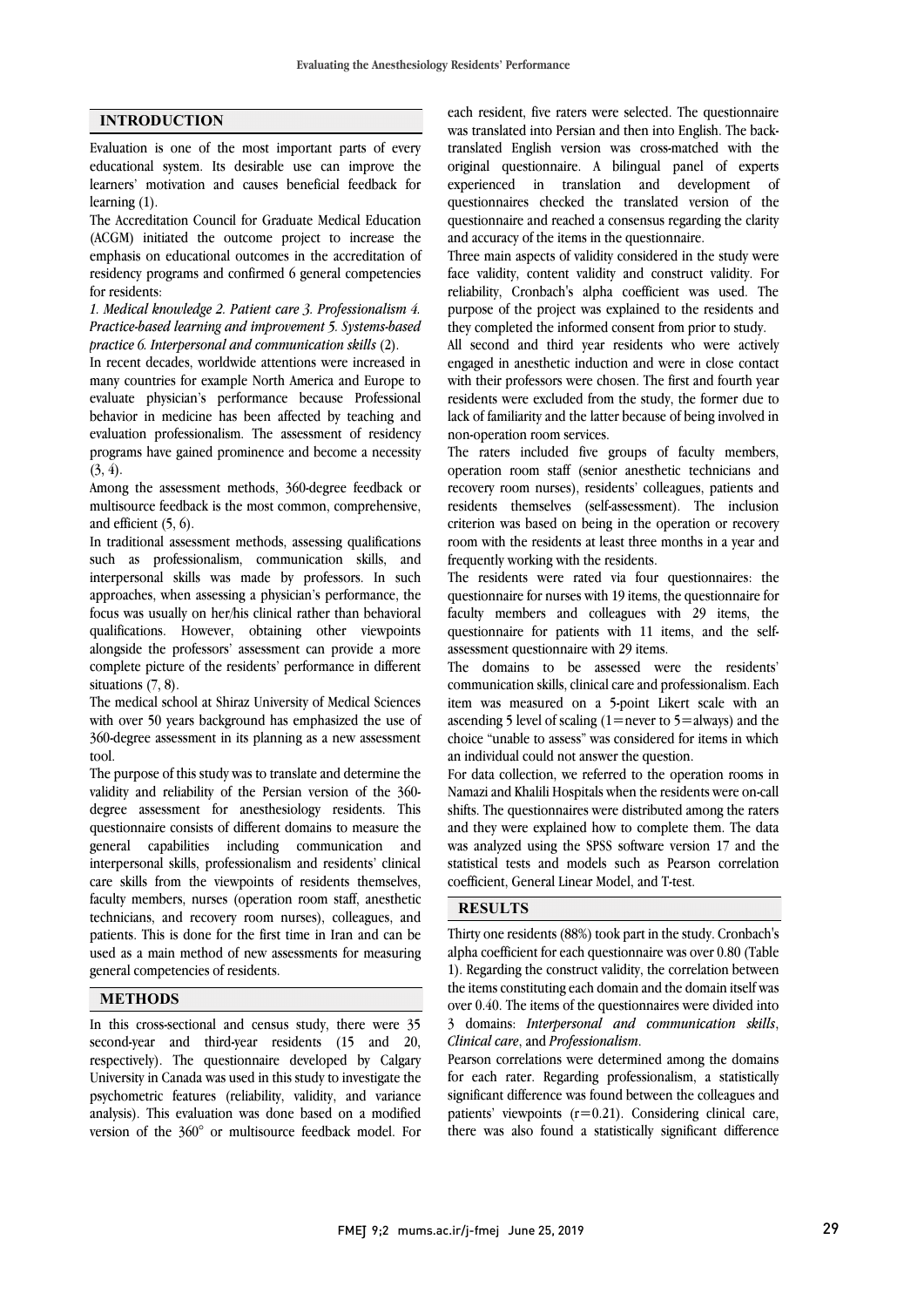0.80 0.96

| Table 1. Mean, Standard deviation, and Cronbach's alpha<br>for each Questionnaire |           |                  |  |  |
|-----------------------------------------------------------------------------------|-----------|------------------|--|--|
| <b>Ouestionnaire</b>                                                              | Mean/(sd) | Cronbach's alpha |  |  |
| Faculty members                                                                   | 3.1(0.71) | 0.97             |  |  |
| Colleagues                                                                        | 3.5(0.68) | 0.97             |  |  |
| <b>Nurses</b>                                                                     | 3.5(0.56) | 0.95             |  |  |

Patients  $3.3(0.45)$ Self-assessment  $4.2(0.52)$ 

between the faculty members and patients' viewpoints  $(r =$  0.2) (Tables 2 & 3). Regarding the communication skills, no statistically significant difference was found between the raters' viewpoints.

 To find out the mean difference among all raters, this study used repeated measures. The mean difference in each domain showed that the difference among the four groups of raters was statistically significant ( $P < 0.5$ ) (Table 4).

 among the raters' viewpoints (Table 4). Self-raters gave the highest scores to themselves, followed by the colleagues, faculty members, nurses and finally the patients who gave the The comparison of the means revealed some differences lowest scores.

### **DISCUSSION**

 The 360- degree evaluation method is a useful assessment method because it contains assessors' point of view about multi aspects of the residents' behavior (1).

Health providers' accountability, patient care, etc. have

 years and different evaluation methods have been proposed prompted some developments in health education in recent to assess them.

 In this study, the residents themselves (self-assessment), colleagues, nurses, faculty members and patients evaluated the anesthesiology residents for the first time in Iran, using performance better, items of the questionnaire were divided into different domains. This evaluation method was started in 1980, being widely used in some organizations and Graduate Medical Education (ACME) from 1999 and the Physician Achievement Review (PAR) by Calgary College of Physicians and Surgeons from 1996 used 360 degrees assessment as a formative performance assessment to provide structured multi-source feedback of physicians' providers as family physicians, surgeons, anesthetists and 360-evaluation instrument. To interpret the residents' industries. In the medical field, the Accreditation Council for performance. Nowadays it is more used to evaluate such internists (9).

 ACME developed the tool to assess the residents' performance in 0 general domains including pattent care,<br>medical knowledge, professionalism, communication skills, task-based learning, and system-based performance. Regarding the medical field, 360degree assessment is particularly suitable to assess communication skills, altruism, esprit de corps, and professionalism and it is currently used performance in 6 general domains including patient care, in North America and Europe (10,11).

 Reliability, validity, and feasibility of a 360-degree evaluation were used for radiology residents (12). Otherwise, Anesthesiology residents must possess a high competency of knowledge and skills in order to assess, treat and impart the

| <b>Table 2. Correlation coefficient among raters for professionalism</b> |                                       |                   |                        |                           |          |
|--------------------------------------------------------------------------|---------------------------------------|-------------------|------------------------|---------------------------|----------|
| Raters                                                                   | <b>Residents</b><br>(self-assessment) | <b>Colleagues</b> | <b>Faculty members</b> | Anesthetic<br>technicians | patients |
| Residents<br>(self- assessment)                                          |                                       |                   | -                      |                           |          |
| Colleagues                                                               | 0.17                                  |                   |                        |                           |          |
| Faculty members                                                          | 0.12                                  | 0.09              |                        |                           |          |
| <b>Nurses</b>                                                            | $-0.16$                               | 0.15              | 0.13                   |                           | -        |
| Patients                                                                 | 0.23                                  | $0.21*$           | 0.02                   | 0.05                      |          |

| Table 3. Correlation coefficient among raters for clinical care |                                       |                   |                        |                          |                 |
|-----------------------------------------------------------------|---------------------------------------|-------------------|------------------------|--------------------------|-----------------|
| <b>Raters</b>                                                   | <b>Residents</b><br>(self-assessment) | <b>Colleagues</b> | <b>Faculty members</b> | Anesthetic<br>technician | <b>Patients</b> |
| Residents<br>(self-assessment)                                  |                                       |                   |                        |                          |                 |
| Colleagues                                                      | 0.10                                  |                   |                        |                          |                 |
| Faculty members                                                 | $-0.02$                               | 0.006             |                        | $\overline{\phantom{0}}$ |                 |
| <b>Nurses</b>                                                   | $-0.3$                                | 0.12              | 0.15                   |                          |                 |
| Patients                                                        | 0.16                                  | $-0.09$           | $-0.2^*$               | 0.07                     |                 |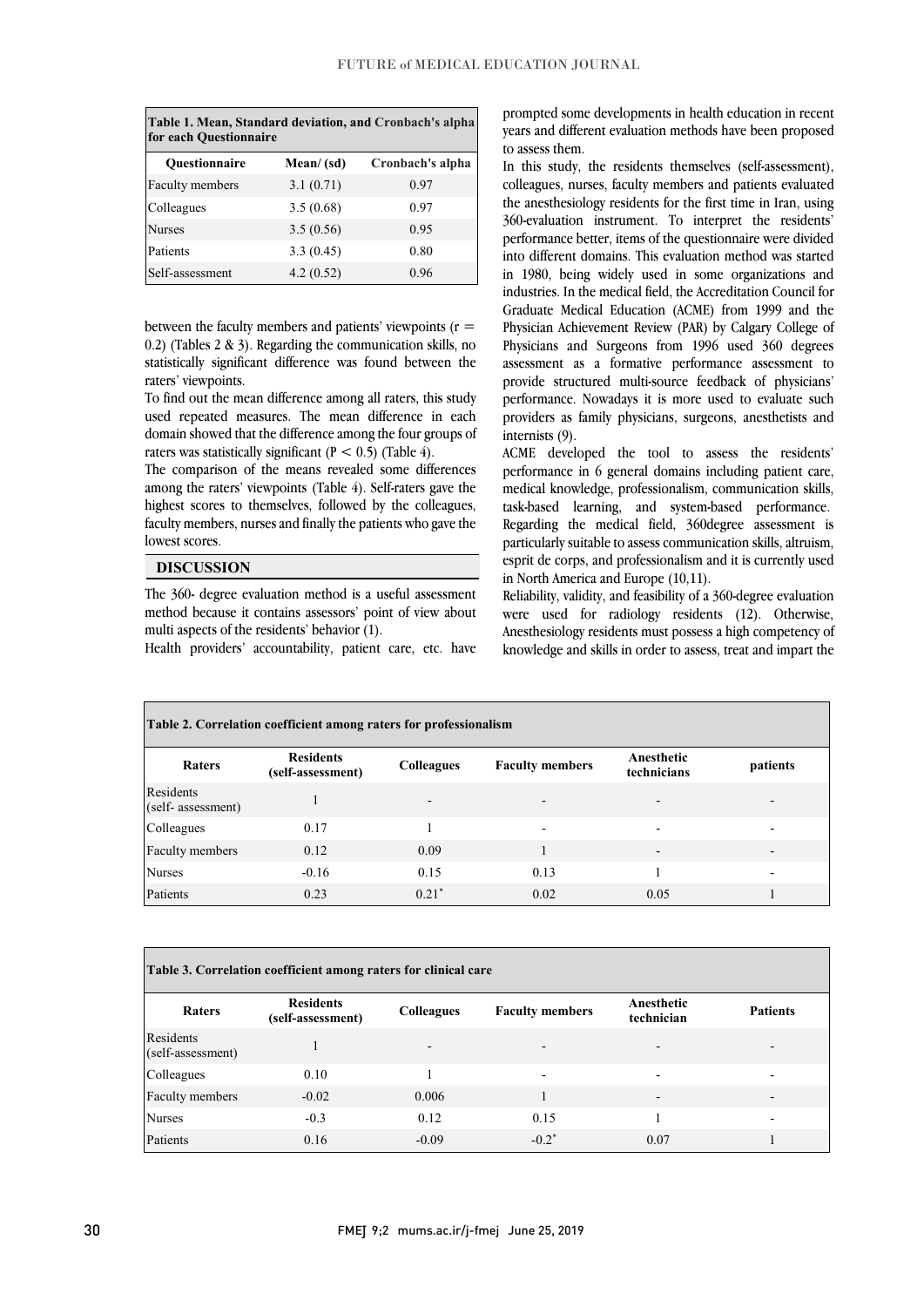$\overline{a}$ 

| Table 4. Comparison of the means among raters for each domain |                  |      |                  |  |  |
|---------------------------------------------------------------|------------------|------|------------------|--|--|
| <b>Raters</b>                                                 | Mean out of five | Sd   | P value $< 0.05$ |  |  |
| Residents (self-assessment)                                   | 4.27             | 0.52 | 0.001            |  |  |
| Colleagues                                                    | 3.55             | 0.68 | 0.001            |  |  |
| Faculty members                                               | 3.15             | 0.56 | 0.001            |  |  |
| <b>Nurses</b>                                                 | 3.55             | 0.56 | 0.001            |  |  |
| Patients                                                      | 3.38             | 0.45 | 0.001            |  |  |

required information to the patient for their life quality promotion (13). Different studies have shown that 360 degree assessment is an effective and efficient tool to provide feedback in both clinical and nonclinical practices. This tool can assess the given individual retrospectively, synchronously, and separately by people working in the same environment (10, 13).

Our study showed that the reliability of the questionnaire was over 0.80. This confirms the validity, reliability and accessibility of the questionnaire and is in accordance with the results of other studies (12, 14). As a result, this tool has the capacity to be used in hospitals and its Persian translation has the same capability as its original form because of its high reliability and validity.

Regarding the domain of communication skills, the correlations between the rates' viewpoints were not statistically meaningful. This might be due to the limited number of items in the questionnaire which did not cover all aspects of the residents' competence in this domain. In a study on surgery residents, the relationship between the viewpoints of the faculty members and the residents' colleagues were statistically significant in this domain. It seems that in 360-degree assessment, different raters rate the study subjects differently. This is mainly due to the manner of interaction and familiarity among the raters and the study subjects (14).

A study in China showed that there was a statistically significant difference between the raters' viewpoints and regarding the professionalism domain, there was a relationship between the patients' viewpoints and those of the faculty members (2). In the present study, a relationship was found between the patients' viewpoints and those of the colleagues. It can be concluded that the colleagues and patients have a key role in the professionalism assessment of the anesthesiology residents.

The low scores given by the faculty members indicate that they put more emphasis on the development of professionalism, clinical care and communication skills. The high scores by residents themselves (self-assessment) and its significant difference with other raters' scores are in compliance with the findings of other studies. This reveals the fact that self-assessment does not enjoy high reliability. The study by Lockyer, et al. on anesthesiology graduates showed that the scores in self-assessment were more than those by colleagues (15).

A study at the University of Wisconsin-Madison and a study by Meng, et al. at Petersburg University on radiology and

 anesthesiology residents, using 360-degree assessment, showed that this tool was reliable and valid enough to measure professionalism and communication skills (12, 13). ratings by faculty, nurses, medical students, and patients' opinion, can be used to evaluate the competencies of residents during training, which accords with the results of other study (16). Our study shows that the 360- degree instrument, with

 as assessed by 360-degree review, was associated with malpractice claims. These findings highlight the importance of teamwork and communication in exposure to malpractice. Although the nature of malpractice claims is complex and multifactorial, the identification and modification of negative ultimately result in the improved quality of patient care (17). Another study was made by Jani H in India showed that Regular orientation programs for professionalism with 360 doctor about their strength and weaknesses could definitely bring out behavioral change in the resident doctor in practice (18). A study in Boston by Lagoo J showed that Surgeon behavior, physician behaviors may mitigate malpractice risk and degree evaluation and subsequent feedback to the resident

 A study by Berger JS showed that Compared to receiving their performance in Interpersonal and Communication Skills after first receiving 360-degree feedback. This method of feedback may also facilitate developing the competency of Practice-Based Learning and Improvement although confirm the observed trends (19). traditional feedback from faculty-only, residents improved educational studies with larger sample sizes are needed to

 The present study showed that the Persian version of 360- degree scale is a practical and effective assessment tool with proper reliability and validity to measure the residents' residents' competence, it is suggested to be applied in other specialties to get more definite results. Moreover, the items in the questionnaire should be constructed so that all aspects of each discipline, different values should be given to different raters' scores, i.e. the assessments of all raters should not be considered equally important. competence. Despite the fact that this questionnaire is based on a standard questionnaire and has the capacity to assess of the domain will be covered. Finally, regarding the nature

### **Ethical considerations**

 publication and/or submission, redundancy, etc.) have been Ethical issues (Including plagiarism, informed consent, misconduct, data fabrication and/or falsification, double